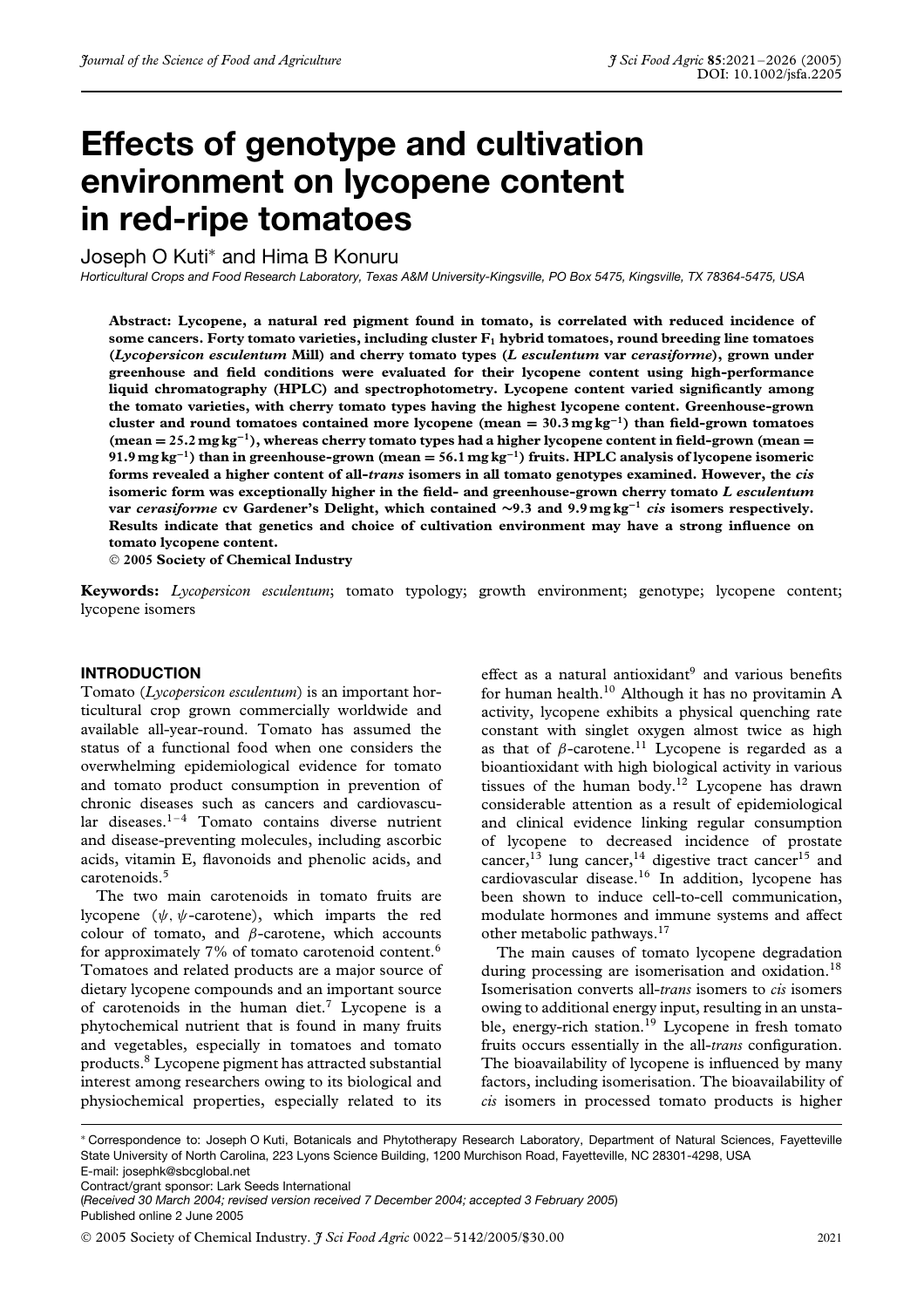than in unprocessed fresh tomatoes.<sup>20</sup> Lycopene concentrations in fruits may depend on genetics, $^{21}$  and consequently the choice of cultivated variety is important; the influence of major factors of environment and cultivation techniques on the lycopene content in tomato fruits must also be known.

The objectives of this study were to determine the lycopene content in various indeterminate cluster and round tomato genotypes, including cherry tomatoes, grown under greenhouse and field conditions by means of spectrophotometric analysis and to compare lycopene isomeric forms in the tomato varieties using high-performance liquid chromatography (HPLC).

# **MATERIALS AND METHODS Plant materials**

Thirty-six *L esculentum* Mill varieties (30 clustertype  $F_1$  hybrid tomatoes and six round-type breeding lines) and four *L esculentum* var *cerasiforme* cherry-type tomatoes were used for greenhouse and field study.

# **Greenhouse plant establishment**

Seeds of each tomato genotype were sown in flats filled with premixed soil. The flats were placed in a walk-in growth chamber at  $20^{\circ}$ C and  $70\%$  relative humidity (RH) under artificial illumination (photosynthetically active radiation (PAR) =  $280 \mu$ mol m<sup>-2</sup> s<sup>-1</sup>). Ten seedlings of each tomato genotype were then transplanted in 7 gallon pots containing 900 l of field soil amended with appropriate fertiliser (NPK) and irrigation regimens before being placed in the Horticultural Crops research greenhouse. The greenhousegrown tomato plants were arranged in a randomised complete block design with four replications, and the experiment was repeated twice over 2 years. To ensure similar shading conditions for all tomato plants, border plants were placed at the east, south and west sides of the greenhouse. Plants were trained around bamboo stakes, and suckers were pruned every week. Bees were used for pollination.

# **Field plant establishment**

Tomato plants were also established under field conditions in Horticultural Crops experimental vegetable plots (agricultural soil consisting of Victoria clay, fine montmorillonitic, hyperthermic Udic Pellusterts, with clay or silt clay texture, irrigation with a total of 120 mm and traditional NPK fertilisation regimens) in a 2 year study. Four replications were established in each year, each with a single plot of 20 plants for each tomato genotype.

# **Tomato fruit harvest**

Healthy tomato fruits were hand harvested from each plant when they had reached the mature red-ripe stage. Harvested tomatoes were washed and cut into halves, the seeds were removed and the pericarp and mesocarp were ground to a homogeneous paste in a blender for 1 min before being used for lycopene content analysis.

# **Samples**

Approximately 25 g samples of red-ripe tomato fruit were taken in triplicate from each tomato variety, pooled and stored at −18 ◦C before being processed for lycopene extraction. Before lycopene extraction the raw tomato extracts were exposed to a microwave hot break, which employs simultaneous high shear, high temperature (100 $°C$ ) and evaporation to extract tomato juice. The evaporation was carried out in a vacuum kettle equipped with a scrape surface agitator and a steam jacket, and the total heating time was 40 s. The hot break process simulates commercial hot break procedures used in tomato canning and produces a tomato extract with better colour and consistency and which is more stable because of deactivation of enzymes by the procedure.<sup>22</sup>

# **Reagents and standards**

All organic solvents (methanol, methyl *t*-butyl ether (MTBE), butylated hydroxytoluene (BHT), hexane, acetone and ethanol) used for separation of tomato lycopene were of HPLC grade and purchased from Fisher Scientific (Pittsburgh, PA, USA). Lycopene standard was purchased from Sigma-Aldrich Chemicals (St Louis, MO, USA).

# **Lycopene extraction**

With minor modifications, the lycopene extraction procedure used was similar to a published procedure for carotenoid extraction from vegetables and fruits.<sup>23</sup> Approximately 2 g of homogeneous tomato paste was extracted repeatedly with 20 ml of extraction solvent (hexane, acetone and ethanol in 50:25:25 ratio). All procedures were performed under reduced light.

# **Measurement of total lycopene content by spectrophotometry**

Approximately 3g samples of tomato fruit were ground in liquid nitrogen and extracted with 10 ml of hexane/methanol/acetone (2:1:1) containing  $25 \text{ g}$ l<sup>-1</sup> BHT. The suspension was centrifuged at  $5000 \times g$ for 10 min in 50 ml Corex tubes. The upper hexane layer was removed with a Pasteur pipette, and the absorbance at 505  $(A_{505})$  of a 1:10 dilution of the extract was determined using a UV-vis spectrophotometer (Beckman Instruments Inc, Irvine, CA, USA) against a hexane blank. The concentration of total lycopene was calculated from the data using a specific extinction coefficient of 3400.<sup>24</sup> Results were expressed as mg kg−<sup>1</sup> fresh weight.

# **HPLC analysis of lycopene isomers**

A Hewlett Packard (Palo Alto, CA, USA) series 1100 high-performance liquid chromatograph with autosampler and software ('HP Chemistation for LC' Rev.A.05.02 (273)) was used for sample analyses. Isomer separation was performed on a  $5 \mu m C_{30}$  column stationary phase ('Suplex' pkb-100, 5-8934) that gives superior resolution and produces unique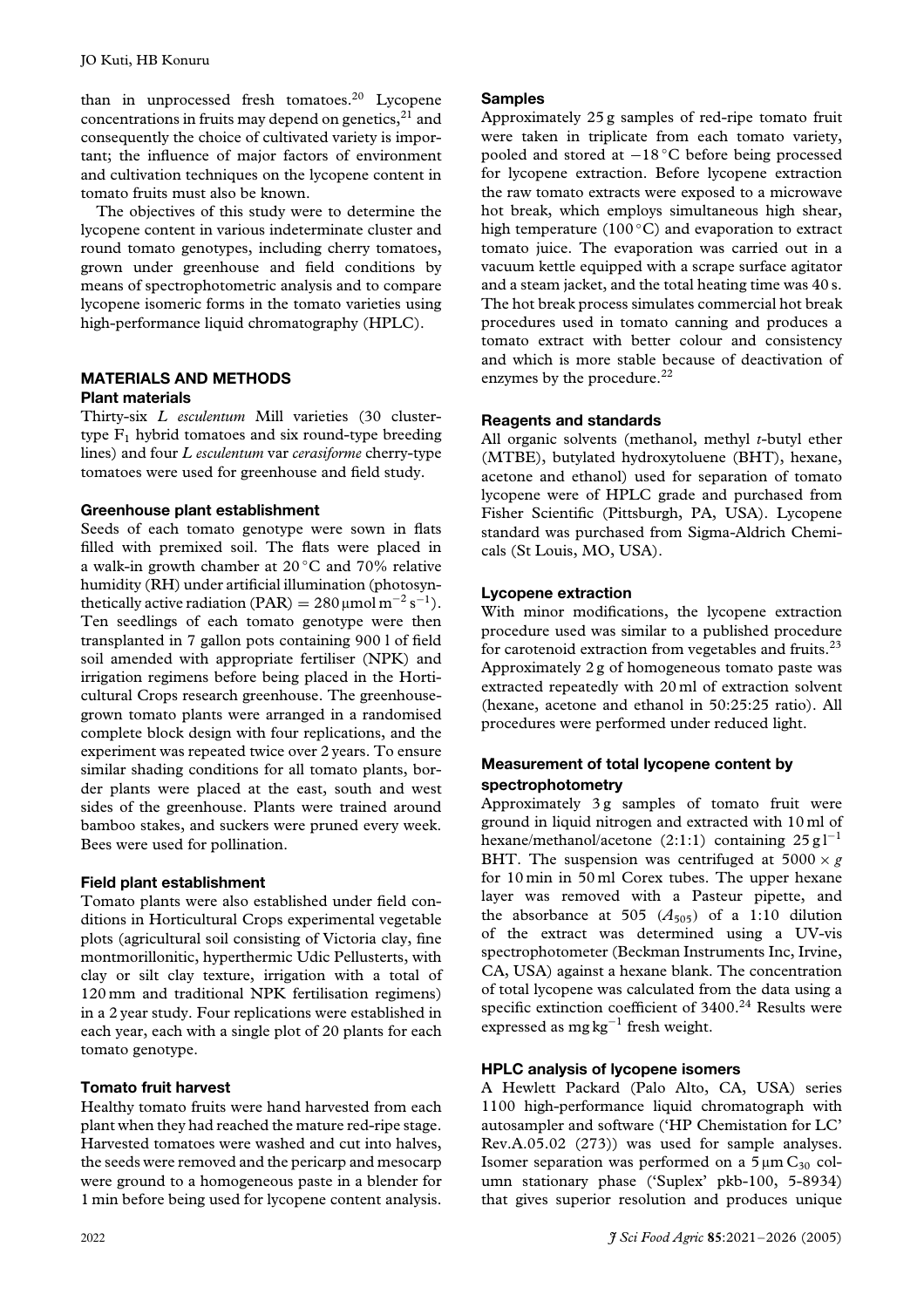**Table 1.** Presumptive identification of HPLC peaks in extracts of red-ripe tomato fruits

| <b>HPLC</b> peak | Carotenoid(s)                                                                              | Absorbance maxima (nm) <sup>a</sup>   | Ref |  |
|------------------|--------------------------------------------------------------------------------------------|---------------------------------------|-----|--|
| $(1 + 1' + 1'')$ | All-trans-lutein, cis-lutein and 5,6-dihydroxy-<br>5,6-dihydrolycopene (lycopene-5,6-diol) | 473, 446, 424, 483, 453, 432          | 27  |  |
| (2, 3, 4, 5, 6)  | Lycopene epoxides                                                                          |                                       | 27  |  |
|                  | cis-Lycopenes                                                                              |                                       | 27  |  |
| 8                | All-trans-lycopene                                                                         | 504, 473, 446                         | 28  |  |
| 9                | 5,5'-Di-cis-Iycopene                                                                       | 504, 473, 446, 360                    | 27  |  |
| 10               | All-trans- $\beta$ -carotene and cis- $\beta$ -carotene                                    | 480, 454, (430), 480, 454, (430), 343 | 28  |  |
| 11               | cis-Phytofluene                                                                            | 368, 350, 333, 258                    | 27  |  |
| 12               | trans-Phytofluene                                                                          | 368, 350, 333                         | 27  |  |
| 13               | trans-Carotene                                                                             | 427, 401, 380                         | 27  |  |
| 14               | Phytoene                                                                                   | (278), 287, (289)                     | 27  |  |
| 15               | 15-Mono-cis-lycopene                                                                       | 499, 467, 440, 360                    | 28  |  |

a Photodiode array detector data as described in the text. Values in parentheses represent inflection points.

separations.<sup>25</sup> Lycopene isomer separation was carried out at 1 ml min−<sup>1</sup> flow rate using a linear slope 40–50% methanol and MTBE mobile phase for 35 min. Reverse phase liquid chromatography was used to optimise the separation of the geometric isomers (*cis* and all-*trans* isomers) of lycopene according to Emenhiser *et al*;<sup>26</sup> this method allows for better separation between very similar compounds. Detection was monitored with a Hewlett Packard 1040A diode array absorbance detector that also stored spectral data over the range 190–600 nm for spectrophotometric peak identification. Presumptive peak identification was based on HPLC retention times and published absorbance spectral data (Table 1).27*,*<sup>28</sup>

#### **Statistical analysis**

Statistical analyses were performed using SPSS (Chicago, IL, USA) for Windows v10.0. One-way analysis of variance (ANOVA) was carried out to determine values of least significant difference (LSD) and degree of significance between varieties and cultivation environments at significance level  $p < 0.05$ .

#### **RESULTS AND DISCUSSION**

#### **Total lycopene contents in tomato varieties**

Data in Table 2 represent total lycopene contents in the 40 tomato varieties. There were significant differences in total lycopene content between greenhouseand field-grown tomato varieties. The total lycopene content in fresh market tomato varieties (*L esculentum* Mill) grown in the greenhouse ranged from 5.7 mg kg<sup>-1</sup> in cv Dona to 47.8 mg kg<sup>-1</sup> in cv Red Plum, while in those tomatoes grown in the field the content ranged from  $4.3 \text{ mg kg}^{-1}$  in cv Dona to  $31.5$  mg kg<sup>-1</sup> in cv Red Plum. The total lycopene content in cherry tomatoes (*L esculentum* var *cerasiforme*) grown in the greenhouse ranged from  $48.9 \text{ mg kg}^{-1}$ in cv Gardener's Delight to 63.6 mg kg−<sup>1</sup> in cv Sugar Lump, while in those tomatoes grown in the field the content ranged from  $73.8 \text{ mg kg}^{-1}$  in cv Gardener's Delight to 116.7 mg kg<sup>-1</sup> in cv Sugar Lump. Generally, among the cluster and round tomato types (*L esculentum* Mill), greenhouse-grown tomatoes consistently contained more total lycopene  $(\text{mean} = 30.3 \text{ mg kg}^{-1})$ than field-grown tomatoes  $(\text{mean} = 25.2 \text{ mg}\,\text{kg}^{-1})$ . However, among the cherry tomato types (*L esculentum* var *cerasiforme*) there was significantly more lycopene in field-grown *(*mean <sup>=</sup> 91.9 mg kg−1*)* than in greenhouse-grown  $(mean = 56.1 \text{ mg kg}^{-1})$  fruits. Differences in carotenoid content among tomato varieties had been previously reported.29*,*<sup>30</sup> The large variation in total lycopene content of greenhouseand field-grown tomato cultivars may be attributed to differences in genotype, environmental factors such as the amount of sun exposure, and cultivation regimens such as the fertiliser and water used, $31$  which together may markedly affect the biosynthesis of carotenoids.29 Total lycopene content on average constitutes about 80–90% of the total carotenoid content of redripe tomatoes.9 The carotenoid content of tomatoes depends on genetic factors,  $32$  and the choice of variety cultivated may affect the content at harvest.<sup>33</sup> The results obtained with cherry tomatoes, which contained significantly higher amounts of lycopene, agreed with previous reports on antioxidant contents in tomato as a function of genotype.<sup>33</sup> It has been suggested that cherry tomatoes may be useful varieties for processing and for improvement of nutritional and health benefits in tomato breeding programmes.<sup>34</sup>

Red-ripe tomato fruits accumulate large amounts of the linear carotene lycopene and small amounts of its orange cyclisation product *β*-carotene (provitamin A). Lycopene is transformed into *β*-carotene by the action of lycopene *β*-cyclase (*β*-Lcy),<sup>35</sup> and tomato cultivars which contain the crimson gene (cg) are usually found to have higher lycopene contents than those cultivars lacking the gene. $36$  The cyclisation of lycopene is an important branching point in the carotenoid biosynthetic pathway, $37$  and lycopene begins to accumulate at the 'breaker' stage of fruit ripening after the fruit has reached the 'mature green' stage.<sup>38</sup>

#### **Analysis of lycopene isomers in tomatoes**

Characteristic chromatographic peaks were identified on the basis of their HPLC retention times and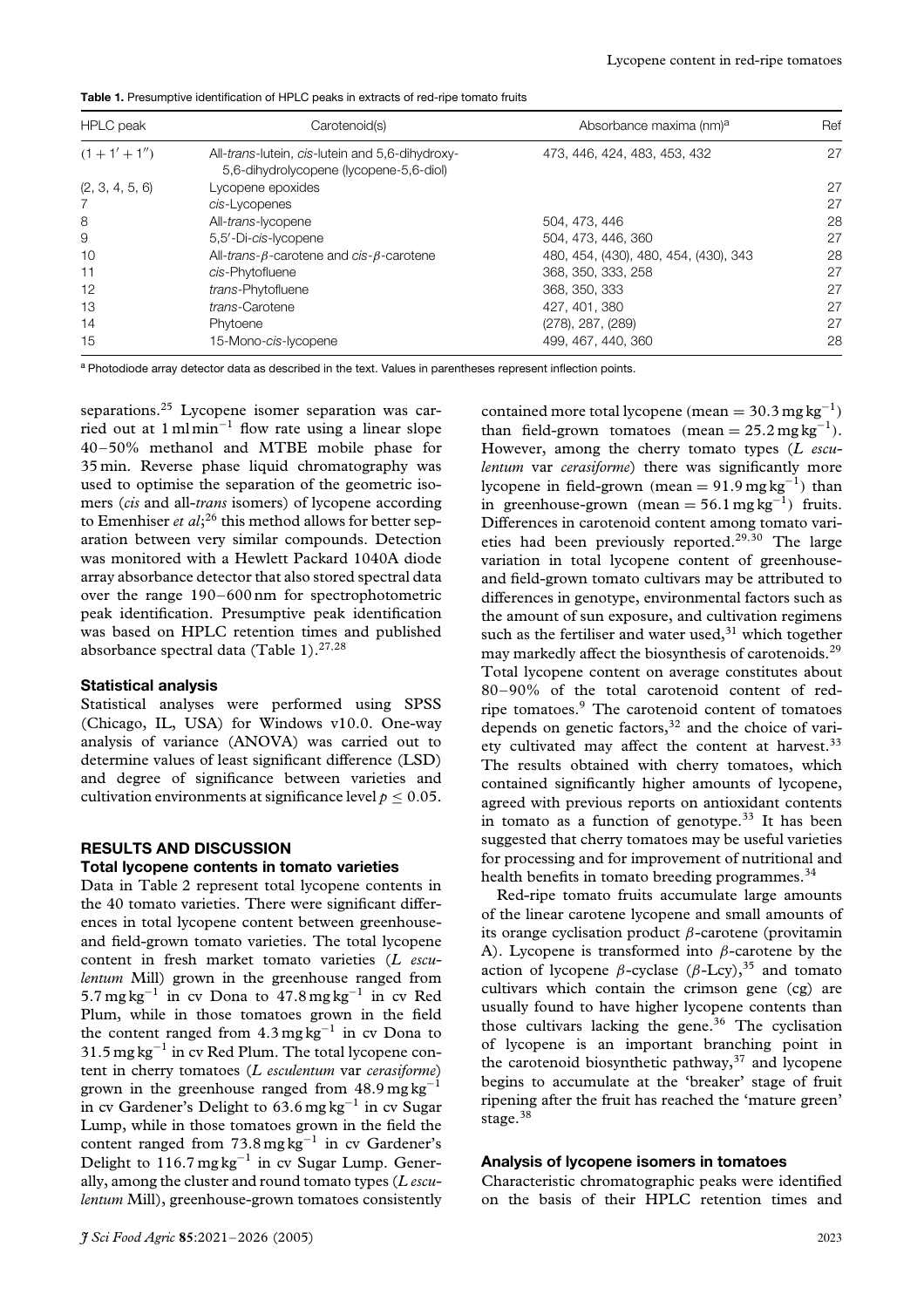| <b>Table 2.</b> Total lycopene contents in raw red-ripe samples of 40 |
|-----------------------------------------------------------------------|
| tomato varieties grown under greenhouse and field environments        |
| $(n = 3)$                                                             |

|                              |             | Lycopene content<br>$(mgkg^{-1}$ fresh weight) |  |  |
|------------------------------|-------------|------------------------------------------------|--|--|
| Code<br>Variety              | Greenhouse  | Field                                          |  |  |
| Round tomato type (L         |             |                                                |  |  |
| esculentum Mill)             |             |                                                |  |  |
| Golden Jubilee<br>01         | 30.4        | 23.3                                           |  |  |
| 02<br>Early Cascade          | 29.6        | 20.2                                           |  |  |
| 03<br>First Lady             | 37.2        | 26.5                                           |  |  |
| 04<br><b>Better Boy</b>      | 19.9        | 14.0                                           |  |  |
| 05<br>Early Girl             | 23.9        | 20.2                                           |  |  |
| 06<br><b>Super Steak</b>     | 8.4         | 6.2                                            |  |  |
| 07<br>Early Pick             | 18.0        | 12.6                                           |  |  |
| Fantastic<br>08              | 35.1        | 16.2                                           |  |  |
| 09<br>Monte Carlo            | 8.3         | 6.1                                            |  |  |
| 10<br>Dona                   | 5.7         | 4.3                                            |  |  |
| 11<br>Italian Beefsteak      | 30.6        | 29.6                                           |  |  |
| 12<br>Terrific               | 23.4        | 11.7                                           |  |  |
| 13<br>Mar Globe Select       | 26.1        | 21.3                                           |  |  |
| 14<br><b>Stupice</b>         | 45.9        | 27.5                                           |  |  |
| 15<br>Druzba                 | 29.7        | 23.6                                           |  |  |
| 16<br>Red Brandywine         | 37.3        | 17.6                                           |  |  |
| Miracle Sweet<br>17          | 30.6        | 28.8                                           |  |  |
| <b>Sweet Cluster</b><br>18   | 34.2        | 16.2                                           |  |  |
| 19<br><b>Big Beef</b>        | 27.4        | 13.5                                           |  |  |
| 20<br><b>Saint Pierre</b>    | 39.6        | 27.2                                           |  |  |
| 21<br>Boxcar Willie          | 31.5        | 19.8                                           |  |  |
| 22<br>Goliath Bush           | 23.8        | 20.5                                           |  |  |
| 23<br><b>Red Plum</b>        | 47.8        | 31.5                                           |  |  |
| 24<br>Husky Red              | 33.6        | 10.8                                           |  |  |
| 25<br><b>Bonny Best</b>      | 26.4        | 16.2                                           |  |  |
| Polish Giant<br>26           | 9.7         | 5.3                                            |  |  |
| 27<br>Keepsake               | 27.2        | 18.3                                           |  |  |
| 29<br>Kada                   | 35.1        | 19.9                                           |  |  |
| 30<br>Sun Master             | 27.8        | 20.1                                           |  |  |
| Cluster tomato type (L       |             |                                                |  |  |
| esculentum Mill)             |             |                                                |  |  |
| ALMA-01<br>31                | 34.4        | 27.9                                           |  |  |
| 32<br>GS-111                 | 21.9        | 15.3                                           |  |  |
| 33<br>$GS-114$               | 33.3        | 12.6                                           |  |  |
| <b>TMT-510</b><br>34         | 30.6        | 23.4                                           |  |  |
| 35<br>TMT-521                | 35.4        | 21.6                                           |  |  |
| 36<br><b>TMT-555</b>         | 29.6        | 14.3                                           |  |  |
| Mean                         | 30.3        | 25.2                                           |  |  |
| Cherry tomato type (L escul- |             |                                                |  |  |
| entum var cerasiforme)       |             |                                                |  |  |
| 37<br>Juliet Hybrid          | 54.7        | 94.5                                           |  |  |
| 38<br>Gardener's Delight     | 48.9        | 73.8                                           |  |  |
| 39<br>Sugar Lump             | 63.6        | 116.7                                          |  |  |
| 40<br>Sun Cherry             | 57.3        | 82.5                                           |  |  |
| Mean                         | 56.1        | 91.9                                           |  |  |
| LSD <sub>5%</sub>            | 6.2         | 4.8                                            |  |  |
| P                            | $\leq 0.05$ | $\leq 0.05$                                    |  |  |

LSD<sub>5%</sub> = least significant difference at 5% probability;  $P =$  probability level.

absorbance spectra (Table 1). Data in Table 3 represent concentrations of lycopene isomers (*cis* and all-*trans*) in the 40 tomato varieties. The all-*trans* lycopene isomer content was significantly higher than the *cis* isomer content in greenhouse- and field-grown tomato varieties. Generally, among the cluster and round tomato types (*L esculentum* Mill), greenhousegrown tomatoes consistently had a higher content of all-*trans* lycopene isomers than field-grown tomatoes. However, in the cherry-type tomatoes (*L esculentum* var *cerasiforme*) there was a higher content of all-*trans* lycopene isomers in field-grown than in greenhousegrown fruits. While there are significant differences in all-*trans* isomers, there is no significant difference in *cis* isomers among the tomato varieties. However, the *cis* isomeric form was exceptionally higher in the field- and greenhouse-grown cherry tomato cv Gardener's Delight ( $\sim$ 9.3 and 9.9 mg kg<sup>-1</sup> respectively). Processing of fresh tomatoes causes lycopene degradation, resulting in irreversible isomerisation of all-*trans* lycopene to *cis* isomers.<sup>39</sup> In fresh tomatoes, relative concentrations of all-*trans* lycopene isomers may depend on different factors such as agronomic and physicochemical parameters of the crop cycle in the field, temperature, sun exposure, fertiliser and irrigation regimens, method of analysis, and equipment. $40$ 

Based on the standard HPLC procedure, the all-*trans* isomer content was assumed to be considerably higher than the *cis* isomer content, because the standard method does not separate 5-*cis* and all-*trans* isomers; consequently, all-*trans* isomer contents have been overestimated in many previous studies. However, in this study a higher-resolution method confirmed the findings of previous studies that the range of content of all-*trans* isomeric forms of lycopene in tomato was extremely variable.<sup>41</sup> The degree of lycopene isomer separation and purification using HPLC may be determined by the choice of stationary and mobile phases.<sup>23</sup> The use of  $C_{30}$  stationary phase gives superior resolution and unique separation of *cis*–*trans* isomers,26 and the length of the column may be the reason for this unique separation, because it allows efficient separation of long molecules such as  $C_{40}H_{56}.^{25}$ 

While all tomato varieties examined in the present study contained substantial amounts of total lycopene, significant variations among cultivars and types were evident. The lycopene content of tomatoes was also affected by environmental factors and agronomic techniques used. Given that environment sometimes obscures genetic differences, breeding progress of functional tomatoes will require estimates of lycopene content and other antioxidants that distinguish genotypic differences among varieties of red-fruited tomatoes. The results of the present study should provide useful preliminary data for detecting small isomeric differences among genotypes in lycopene content and studying genotype  $\times$  environment variation sources.

# **CONCLUSION**

Plant genotype and cultivation environment affect the biosynthesis of lycopene in tomatoes. The apparent difference in total lycopene content between cherry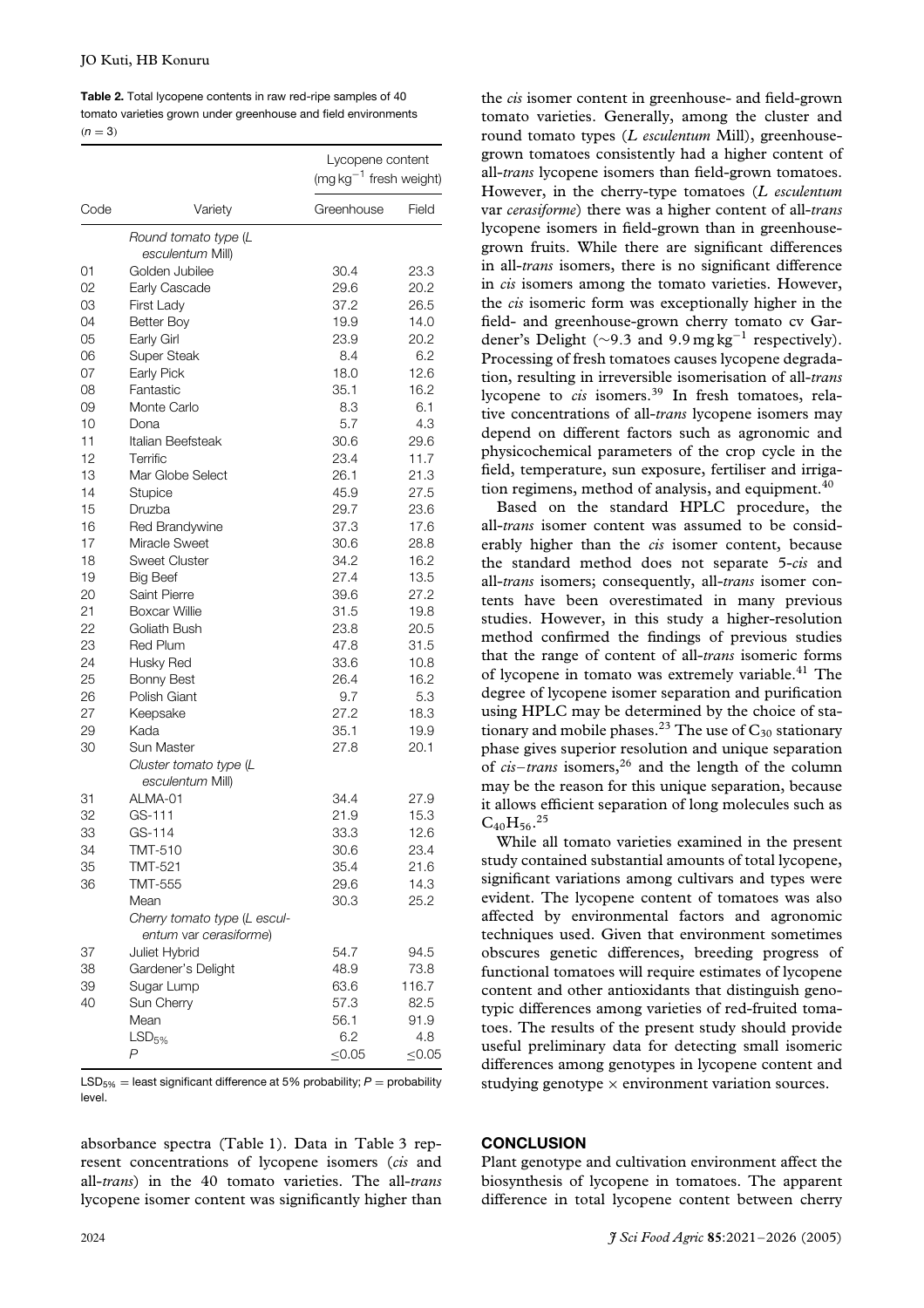| Table 3. Concentrations of lycopene isomers (cis and all-trans) in raw red-ripe samples of 40 tomato varieties grown under greenhouse and field |  |
|-------------------------------------------------------------------------------------------------------------------------------------------------|--|
| environments ( $n = 3$ )                                                                                                                        |  |

| Code | Variety                                           | Lycopene concentration (mg $kg^{-1}$ fresh weight) <sup>a</sup> |                |               |                 |
|------|---------------------------------------------------|-----------------------------------------------------------------|----------------|---------------|-----------------|
|      |                                                   |                                                                 | Greenhouse     |               | Field           |
|      |                                                   | Cis                                                             | All-trans      | Cis           | All-trans       |
|      | Round tomato type (L esculentum Mill)             |                                                                 |                |               |                 |
| 01   | Golden Jubilee                                    | $3.4 \pm 0.1$                                                   | $26.9 \pm 4.2$ | $3.7 \pm 0.5$ | $19.6 \pm 3.0$  |
| 02   | Early Cascade                                     | $4.1 \pm 0.3$                                                   | $25.5 \pm 1.8$ | $4.8 \pm 0.5$ | $15.4 \pm 1.0$  |
| 03   | First Lady                                        | $4.7 \pm 2.8$                                                   | $32.5 \pm 0.9$ | $2.9 \pm 6.2$ | $23.6 \pm 2.1$  |
| 04   | Better Boy                                        | $2.6 \pm 0.2$                                                   | $17.3 \pm 1.6$ | $3.4 \pm 1.2$ | $10.6 \pm 0.4$  |
| 05   | Early Girl                                        | $3.8 \pm 1.6$                                                   | $20.1 \pm 0.9$ | $3.6 \pm 1.0$ | $16.6 \pm 1.5$  |
| 06   | Super Steak                                       | $2.9 \pm 2.3$                                                   | $5.5 \pm 1.7$  | $2.7 \pm 0.5$ | $3.5 \pm 1.2$   |
| 07   | Early Pick                                        | $2.8 \pm 0.9$                                                   | $7.2 \pm 2.4$  | $3.3 \pm 1.7$ | $9.3 \pm 0.1$   |
| 08   | Fantastic                                         | $4.2 \pm 1.0$                                                   | $30.9 \pm 3.6$ | $3.5 \pm 1.5$ | $12.7 \pm 0.9$  |
| 09   | Monte Carlo                                       | $2.1 \pm 0.1$                                                   | $6.3 \pm 0.3$  | $2.4 \pm 2.2$ | $3.7 \pm 0.6$   |
| 10   | Dona                                              | $2.0 \pm 0.4$                                                   | $3.6 \pm 0.5$  | $1.8 \pm 0.1$ | $2.5 \pm 0.5$   |
| 11   | Italian Beefsteak                                 | $3.2 \pm 2.2$                                                   | $27.4 \pm 1.8$ | $2.8 \pm 0.4$ | $26.8 \pm 1.7$  |
| 12   | Terrific                                          | $3.4 \pm 0.6$                                                   | $20.0 \pm 0.4$ | $2.9 \pm 1.1$ | $8.8 \pm 0.5$   |
| 13   | Mar Globe Select                                  | $3.1 \pm 0.9$                                                   | $23.0 \pm 0.8$ | $2.2 \pm 1.5$ | $19.1 \pm 2.7$  |
| 14   | Stupice                                           | $4.5 \pm 2.5$                                                   | $41.4 \pm 7.3$ | $3.3 \pm 1.2$ | $28.2 \pm 5.4$  |
| 15   | Druzba                                            | $3.9 \pm 1.8$                                                   | $25.8 \pm 1.6$ | $2.8 \pm 0.8$ | $20.8 \pm 0.4$  |
| 16   | Red Brandywine                                    | $4.7 \pm 1.3$                                                   | $32.6 \pm 3.8$ | $3.1 \pm 0.1$ | $14.5 \pm 0.5$  |
| 17   | Miracle Sweet                                     | $3.3 \pm 1.0$                                                   | $27.3 \pm 5.2$ | $2.6 \pm 0.7$ | $26.2 \pm 2.4$  |
| 18   | <b>Sweet Cluster</b>                              | $4.2 \pm 0.9$                                                   | $30.0 \pm 1.3$ | $3.2 \pm 1.6$ | $13.0 \pm 2.2$  |
| 19   | <b>Big Beef</b>                                   | $2.7 \pm 1.6$                                                   | $24.7 \pm 0.2$ | $3.8 \pm 1.5$ | $9.7 \pm 0.5$   |
| 20   | Saint Pierre                                      | $3.7 \pm 1.0$                                                   | $35.9 \pm 3.1$ | $2.7 \pm 0.7$ | $24.5 \pm 1.7$  |
| 21   | <b>Boxcar Willie</b>                              | $3.5 \pm 0.6$                                                   | $28.0 \pm 0.8$ | $3.1 \pm 0.1$ | $16.7 \pm 0.9$  |
| 22   | Goliath Bush                                      | $2.7 \pm 0.5$                                                   | $21.1 \pm 2.6$ | $2.2 \pm 0.5$ | $18.3 \pm 0.8$  |
| 23   | <b>Red Plum</b>                                   | $5.3 \pm 1.6$                                                   | $42.5 \pm 1.5$ | $3.9 \pm 0.7$ | $23.6 \pm 2.6$  |
| 24   | Husky Red                                         | $3.5 \pm 1.0$                                                   | $30.1 \pm 0.3$ | $2.5 \pm 0.1$ | $8.3 \pm 0.5$   |
| 25   | <b>Bonny Best</b>                                 | $2.2 \pm 0.1$                                                   | $24.2 \pm 0.8$ | $1.9 \pm 0.4$ | $14.3 \pm 0.3$  |
| 26   | Polish Giant                                      | $1.8 \pm 0.4$                                                   | $7.9 \pm 0.1$  | $1.3 \pm 0.2$ | $4.0 \pm 0.1$   |
| 27   | Keepsake                                          | $3.2 \pm 2.1$                                                   | $24.0 \pm 3.1$ | $2.5 \pm 0.5$ | $15.8 \pm 0.3$  |
| 29   | Kada                                              | $4.6 \pm 1.0$                                                   | $30.5 \pm 2.8$ | $3.2 \pm 0.3$ | $16.8 \pm 1.1$  |
| 30   | Sun Master                                        | $2.8 \pm 0.3$                                                   | $25.0 \pm 0.7$ | $2.2 \pm 0.4$ | $17.9 \pm 2.5$  |
|      | Cluster tomato type (L esculentum Mill)           |                                                                 |                |               |                 |
| 31   | ALMA-01                                           | $3.9 \pm 2.1$                                                   | $30.5 \pm 1.7$ | $3.0 \pm 1.4$ | $24.9 \pm 0.9$  |
| 32   | GS-111                                            | $5.5 \pm 4.2$                                                   | $16.4 \pm 0.5$ | $6.7 \pm 0.1$ | $8.6 \pm 1.0$   |
| 33   | GS-114                                            | $4.6 \pm 6.1$                                                   | $28.7 \pm 1.9$ | $4.6 \pm 0.7$ | $8.0 \pm 0.4$   |
| 34   | <b>TMT-510</b>                                    | $3.7 \pm 1.2$                                                   | $30.9 \pm 0.4$ | $7.6 \pm 1.3$ | $15.8 \pm 4.1$  |
| 35   | TMT-521                                           | $5.2 \pm 1.7$                                                   | $30.2 \pm 3.2$ | $8.4 \pm 0.8$ | $13.2 \pm 3.3$  |
| 36   | <b>TMT-555</b>                                    | $7.2 \pm 2.3$                                                   | $29.8 \pm 1.4$ | $6.4 \pm 0.6$ | $7.9 \pm 0.5$   |
|      | Cherry tomato type (L esculentum var cerasiforme) |                                                                 |                |               |                 |
| 37   | Juliet Hybrid                                     | $4.2 \pm 1.5$                                                   | $50.5 \pm 7.1$ | $1.5 \pm 6.3$ | $84.6 \pm 5.1$  |
| 38   | Gardener's Delight                                | $9.3\pm4.5$                                                     | $39.6\pm5.9$   | $9.9\pm1.8$   | $72.3 \pm 4.3$  |
| 39   | Sugar Lump                                        | $2.7 \pm 5.2$                                                   | $60.9 \pm 6.3$ | $7.2 \pm 7.5$ | $109.5 \pm 7.0$ |
| 40   | Sun Cherry                                        | $6.6 \pm 4.6$                                                   | $52.7 \pm 5.2$ | $1.2 \pm 5.2$ | $81.3 \pm 5.2$  |

 $a$  Mean  $\pm$  standard deviation.

tomato types grown in the field  $(mean = 91.9 \text{ mg kg}^{-1})$ and in the greenhouse  $(mean = 56.1 \text{ mg kg}^{-1})$  may be due to inhibition of lycopene biosynthesis by occasional temperature build-up inside the greenhouse, which exceeded 32 °C in most cases during this study.

#### **ACKNOWLEDGEMENTS**

The authors wish to thank Lark Seeds International for financial support and Mr Gabriel Cavazos for his excellent technical assistance in the greenhouse and field maintenance of tomato plants.

#### **REFERENCES**

- 1 Gester H, The potential role of lycopene for human health. *J Am Coll Nutr* **16**:109–126 (1997).
- 2 Davies J, Tomatoes and health. *J R Soc Health* **120**:81–82 (2000).
- 3 Giovannucci E, Tomatoes, tomato-based products, lycopene, and cancer: review of epidemiologic literature. *J Natl Cancer Inst* **91**:317–331 (1999).
- 4 Rao AV and Agarwal S, Role of antioxidant lycopene in cancer and heart disease. *J Am Coll Nutr* **19**:563–569 (2000).
- 5 Abushita AA, Hebshi EA, Daood HG and Biacs PA, Determination of antioxidant vitamins in tomatoes. *Food Chem* **60**:207–212 (1997).